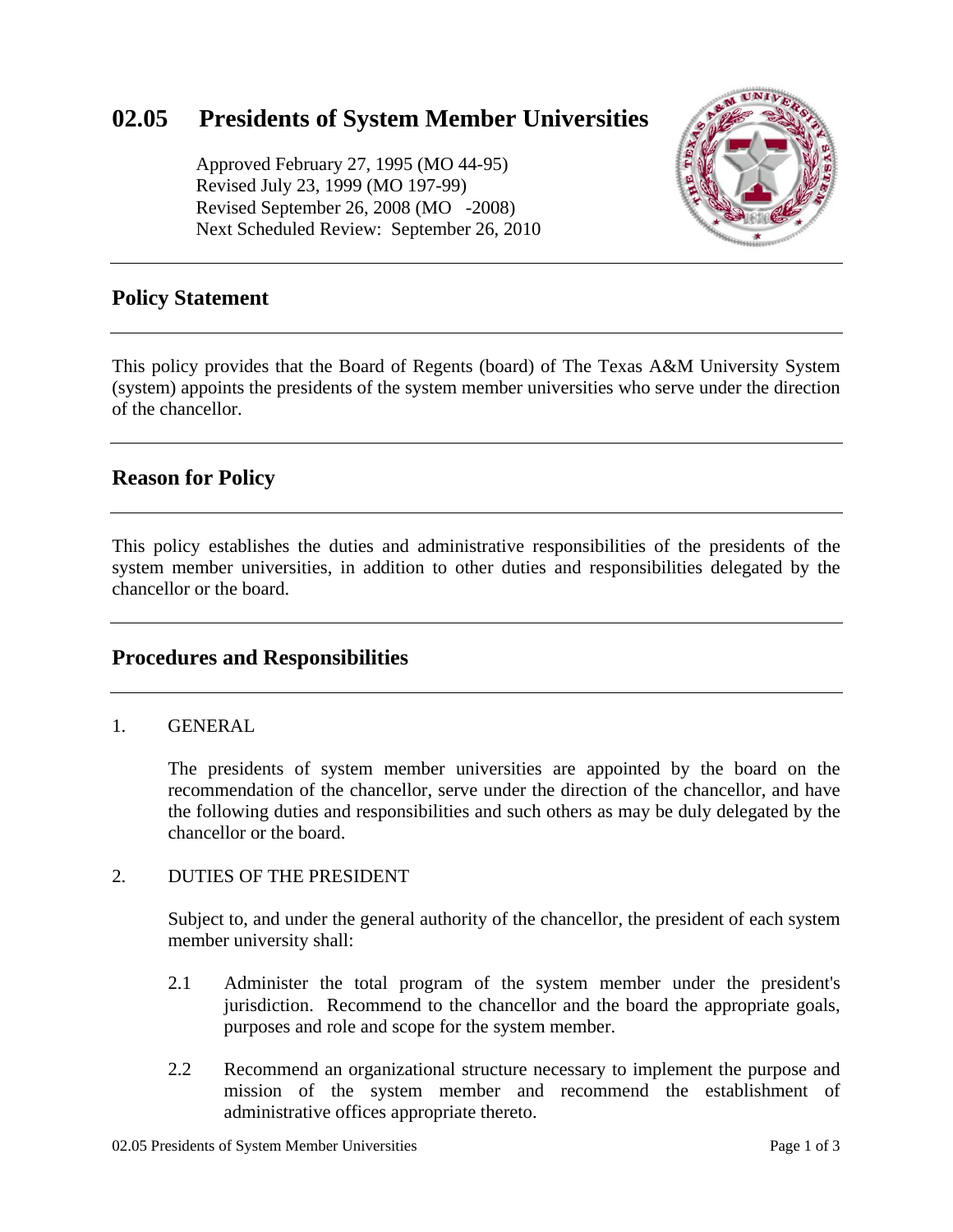- 2.3 Recommend to the chancellor the appointment of all personnel requiring appointment by the board.
- 2.4 Conduct regular periodic evaluations of each administrative officer.
- 2.5 Coordinate the planning, development and operation of all activities and programs of the system member.
- 2.6 Develop legislative budget requests and submit to the chancellor for approval. The board will be provided with summary information for review after submission of these requests.
- 2.7 Develop annual budgets for operation and construction and submit to the chancellor for recommendation and action by the board.
- 2.8 Administer the business and financial management of the system member. The management function includes, but is not limited to, budget preparation and implementation, financial and property accounting, the auditing of all expenditures and bills presented for payment, and the preparation of such financial reports as may be required.
- 2.9 Develop procedures and standards for personnel administration, including those for employment, wage and salary administration, pay plans and classification, termination and conditions of employment in conformity with policies, practices and procedures of the system.
- 2.10 Provide for the operation and maintenance of the physical plant, the purchase of supplies and equipment, and the maintenance of appropriate inventories and records of real and personal properties under the jurisdiction of the system member.
- 2.11 Explain system policy to the staff and explain the system member's program needs to the chancellor.
- 2.12 Serve as the system member representative with appropriate former student associations and any institutionally related development foundations.

#### 3. ADMINISTRATIVE RESPONSIBILITIES OF THE PRESIDENT

The presidents shall provide for the following administrative functions within the structure of the system member university.

- 3.1 General supervision of all personnel employed by or assigned to the system member.
- 3.2 General supervision of all student programs and services. Such supervision includes, but is not limited to, recruitment of students, admissions, registration and records, academic advising, counseling, housing, scholarships and financial